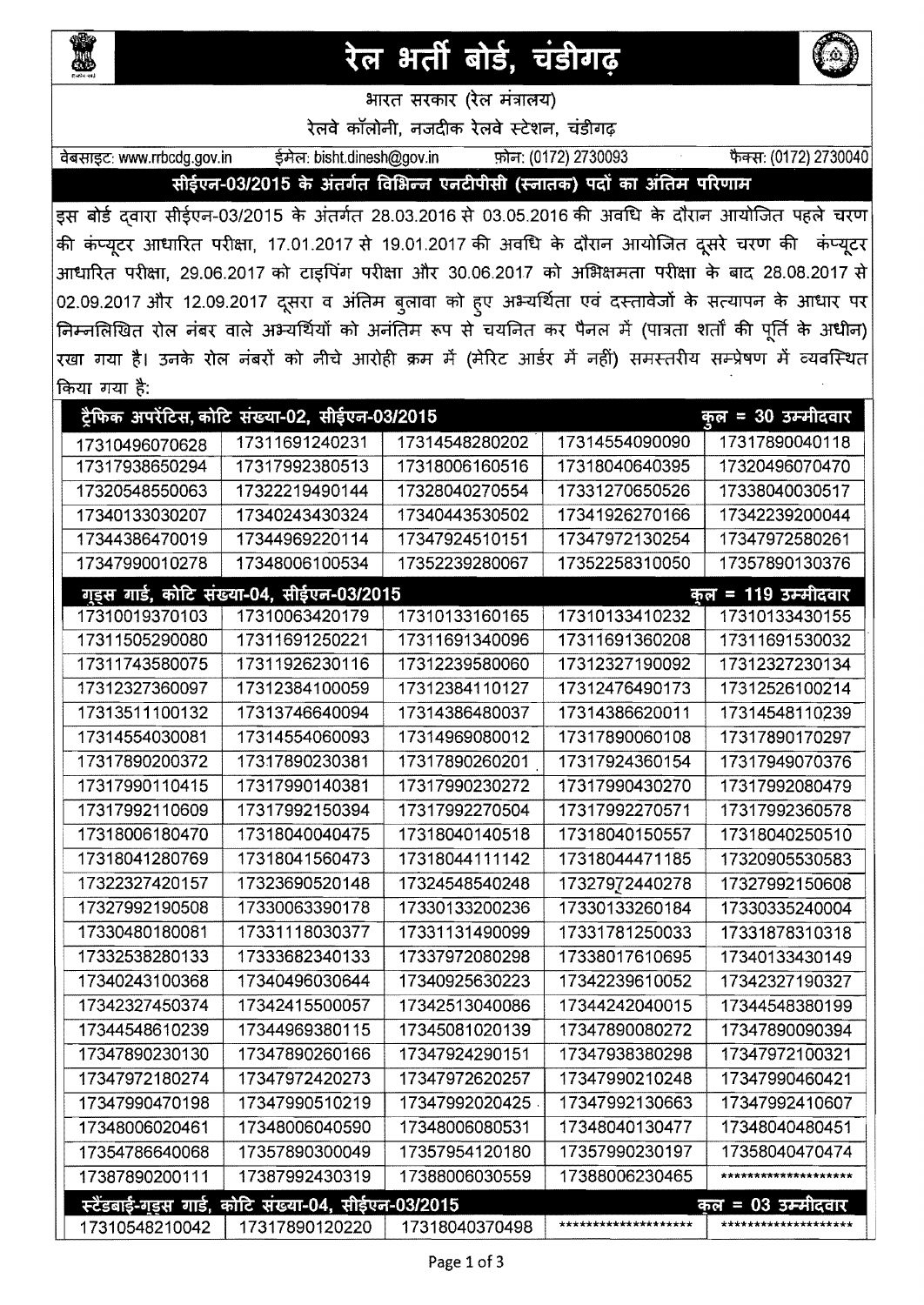| 17382962580225<br>17317972160303<br>17311926230104<br>17323746500097<br>सीनियर क्लर्क-कम-टाइपिस्ट, कोटि संख्या-06, सीईएन-03/2015 (एनआर स्टोर)<br>17350775060002<br>17312415310007<br>*******************<br>********************<br>********************<br>सहायक स्टेशन मास्टर, कोटि संख्या-07, सीईएन-03/2015<br>17312475310008<br>17311505540078<br>17311914250102<br>17312615640249<br>17310496080627<br>17317821040104<br>17317821240067<br>17313690030188<br>17314802160092<br>17317890170342<br>17317890030393<br>17317890040404<br>17317890160113<br>17317972130295<br>17317990250294<br>17317938350311<br>17317938370298<br>17317992140437<br>17317992180472<br>17317992260520<br>17317992100539<br>17318040350518<br>17318006130621<br>17318006190538<br>17318040230524<br>17323690240184<br>17320905280593<br>17321845180116<br>17323424530668<br>17324969570191<br>17327890200215<br>17327937500278<br>17330019150272<br>17330063060167<br>17330063520170<br>17330141020222<br>17330186360179<br>17330243400322<br>17330404140855<br>17330404300862<br>17330925640221<br>17331131390179<br>17331118630421<br>17332055460232<br>17332441090449<br>17334548240214<br>17334554120106<br>17334684430204<br>17337714170041<br>17337924330140<br>17340063370175<br>17341041100124<br>17340404460741<br>17342219060118<br>17342327330313<br>17342327360121<br>17343682610119<br>17347890060232<br>17347890170135<br>17347890200259<br>17347924280150<br>17347939150354<br>17347972030276<br>17347972370280<br>17347992070416<br>17348040440484<br>17348044171066<br>17350133260144<br>17352327380221<br>Cut-off Marks in percentage for provisional empanelment - Category/post and community wise:<br>Cat.<br>Post<br>UR<br><b>SC</b><br><b>ST</b><br>OBC-<br><b>EXSM</b><br>VH<br>OH<br>No.<br><b>NCL</b><br>$\mathbf{2}$<br><b>Traffic Apprentice</b><br>90.35126<br>80.0407<br>79.95743<br>85.79253<br>73.85725<br>Goods Guard<br>4<br>82.88275<br>78.27587<br>70.64138<br>80.5876<br>64.86056<br>65.27788<br>Sr.Clerk-cum-Typist<br>92.15276<br>76.901<br>71.55135<br>(NR)<br>6<br>Sr.Clerk-cum-Typist<br>67.83267<br>84.55984<br>(NR Store)<br><b>ASM</b><br>$\overline{7}$<br>78.56735<br>72.63021<br>63.89834<br>77.5605<br>60.35274<br>69.59999<br>$(2nd Stage CBT + AT)$ |                    | सीनियर क्लर्क-कम-टाइपिस्ट, कोटि संख्या-06, सीईएन-03/2015 (एनआर) |  |  |  |  |  |  |                    |                |                | कुल = 04 उम्मीदवार   |           |  |
|----------------------------------------------------------------------------------------------------------------------------------------------------------------------------------------------------------------------------------------------------------------------------------------------------------------------------------------------------------------------------------------------------------------------------------------------------------------------------------------------------------------------------------------------------------------------------------------------------------------------------------------------------------------------------------------------------------------------------------------------------------------------------------------------------------------------------------------------------------------------------------------------------------------------------------------------------------------------------------------------------------------------------------------------------------------------------------------------------------------------------------------------------------------------------------------------------------------------------------------------------------------------------------------------------------------------------------------------------------------------------------------------------------------------------------------------------------------------------------------------------------------------------------------------------------------------------------------------------------------------------------------------------------------------------------------------------------------------------------------------------------------------------------------------------------------------------------------------------------------------------------------------------------------------------------------------------------------------------------------------------------------------------------------------------------------------------------------------------------------------------------------------------------------------------------------------------------------------------------------------------------------------------------------|--------------------|-----------------------------------------------------------------|--|--|--|--|--|--|--------------------|----------------|----------------|----------------------|-----------|--|
|                                                                                                                                                                                                                                                                                                                                                                                                                                                                                                                                                                                                                                                                                                                                                                                                                                                                                                                                                                                                                                                                                                                                                                                                                                                                                                                                                                                                                                                                                                                                                                                                                                                                                                                                                                                                                                                                                                                                                                                                                                                                                                                                                                                                                                                                                        |                    |                                                                 |  |  |  |  |  |  |                    |                |                | ******************** |           |  |
|                                                                                                                                                                                                                                                                                                                                                                                                                                                                                                                                                                                                                                                                                                                                                                                                                                                                                                                                                                                                                                                                                                                                                                                                                                                                                                                                                                                                                                                                                                                                                                                                                                                                                                                                                                                                                                                                                                                                                                                                                                                                                                                                                                                                                                                                                        |                    |                                                                 |  |  |  |  |  |  | कुल = 02 उम्मीदवार |                |                |                      |           |  |
|                                                                                                                                                                                                                                                                                                                                                                                                                                                                                                                                                                                                                                                                                                                                                                                                                                                                                                                                                                                                                                                                                                                                                                                                                                                                                                                                                                                                                                                                                                                                                                                                                                                                                                                                                                                                                                                                                                                                                                                                                                                                                                                                                                                                                                                                                        |                    |                                                                 |  |  |  |  |  |  |                    |                |                |                      |           |  |
|                                                                                                                                                                                                                                                                                                                                                                                                                                                                                                                                                                                                                                                                                                                                                                                                                                                                                                                                                                                                                                                                                                                                                                                                                                                                                                                                                                                                                                                                                                                                                                                                                                                                                                                                                                                                                                                                                                                                                                                                                                                                                                                                                                                                                                                                                        | कुल = 85 उम्मीदवार |                                                                 |  |  |  |  |  |  |                    |                |                |                      |           |  |
|                                                                                                                                                                                                                                                                                                                                                                                                                                                                                                                                                                                                                                                                                                                                                                                                                                                                                                                                                                                                                                                                                                                                                                                                                                                                                                                                                                                                                                                                                                                                                                                                                                                                                                                                                                                                                                                                                                                                                                                                                                                                                                                                                                                                                                                                                        |                    |                                                                 |  |  |  |  |  |  |                    |                |                |                      |           |  |
|                                                                                                                                                                                                                                                                                                                                                                                                                                                                                                                                                                                                                                                                                                                                                                                                                                                                                                                                                                                                                                                                                                                                                                                                                                                                                                                                                                                                                                                                                                                                                                                                                                                                                                                                                                                                                                                                                                                                                                                                                                                                                                                                                                                                                                                                                        |                    |                                                                 |  |  |  |  |  |  |                    |                | 17317823140105 |                      |           |  |
|                                                                                                                                                                                                                                                                                                                                                                                                                                                                                                                                                                                                                                                                                                                                                                                                                                                                                                                                                                                                                                                                                                                                                                                                                                                                                                                                                                                                                                                                                                                                                                                                                                                                                                                                                                                                                                                                                                                                                                                                                                                                                                                                                                                                                                                                                        |                    |                                                                 |  |  |  |  |  |  |                    | 17317890230222 |                |                      |           |  |
|                                                                                                                                                                                                                                                                                                                                                                                                                                                                                                                                                                                                                                                                                                                                                                                                                                                                                                                                                                                                                                                                                                                                                                                                                                                                                                                                                                                                                                                                                                                                                                                                                                                                                                                                                                                                                                                                                                                                                                                                                                                                                                                                                                                                                                                                                        |                    |                                                                 |  |  |  |  |  |  | 17317990520318     |                |                |                      |           |  |
|                                                                                                                                                                                                                                                                                                                                                                                                                                                                                                                                                                                                                                                                                                                                                                                                                                                                                                                                                                                                                                                                                                                                                                                                                                                                                                                                                                                                                                                                                                                                                                                                                                                                                                                                                                                                                                                                                                                                                                                                                                                                                                                                                                                                                                                                                        |                    |                                                                 |  |  |  |  |  |  |                    | 17318006100579 |                |                      |           |  |
|                                                                                                                                                                                                                                                                                                                                                                                                                                                                                                                                                                                                                                                                                                                                                                                                                                                                                                                                                                                                                                                                                                                                                                                                                                                                                                                                                                                                                                                                                                                                                                                                                                                                                                                                                                                                                                                                                                                                                                                                                                                                                                                                                                                                                                                                                        |                    |                                                                 |  |  |  |  |  |  | 17320243220341     |                |                |                      |           |  |
|                                                                                                                                                                                                                                                                                                                                                                                                                                                                                                                                                                                                                                                                                                                                                                                                                                                                                                                                                                                                                                                                                                                                                                                                                                                                                                                                                                                                                                                                                                                                                                                                                                                                                                                                                                                                                                                                                                                                                                                                                                                                                                                                                                                                                                                                                        |                    |                                                                 |  |  |  |  |  |  | 17324548190206     |                |                |                      |           |  |
|                                                                                                                                                                                                                                                                                                                                                                                                                                                                                                                                                                                                                                                                                                                                                                                                                                                                                                                                                                                                                                                                                                                                                                                                                                                                                                                                                                                                                                                                                                                                                                                                                                                                                                                                                                                                                                                                                                                                                                                                                                                                                                                                                                                                                                                                                        |                    |                                                                 |  |  |  |  |  |  | 17330019370106     |                |                |                      |           |  |
|                                                                                                                                                                                                                                                                                                                                                                                                                                                                                                                                                                                                                                                                                                                                                                                                                                                                                                                                                                                                                                                                                                                                                                                                                                                                                                                                                                                                                                                                                                                                                                                                                                                                                                                                                                                                                                                                                                                                                                                                                                                                                                                                                                                                                                                                                        |                    |                                                                 |  |  |  |  |  |  |                    |                | 17330186560182 |                      |           |  |
|                                                                                                                                                                                                                                                                                                                                                                                                                                                                                                                                                                                                                                                                                                                                                                                                                                                                                                                                                                                                                                                                                                                                                                                                                                                                                                                                                                                                                                                                                                                                                                                                                                                                                                                                                                                                                                                                                                                                                                                                                                                                                                                                                                                                                                                                                        |                    |                                                                 |  |  |  |  |  |  |                    | 17331118280376 |                |                      |           |  |
|                                                                                                                                                                                                                                                                                                                                                                                                                                                                                                                                                                                                                                                                                                                                                                                                                                                                                                                                                                                                                                                                                                                                                                                                                                                                                                                                                                                                                                                                                                                                                                                                                                                                                                                                                                                                                                                                                                                                                                                                                                                                                                                                                                                                                                                                                        |                    |                                                                 |  |  |  |  |  |  |                    |                | 17332538310131 |                      |           |  |
|                                                                                                                                                                                                                                                                                                                                                                                                                                                                                                                                                                                                                                                                                                                                                                                                                                                                                                                                                                                                                                                                                                                                                                                                                                                                                                                                                                                                                                                                                                                                                                                                                                                                                                                                                                                                                                                                                                                                                                                                                                                                                                                                                                                                                                                                                        |                    |                                                                 |  |  |  |  |  |  |                    |                | 17337850110415 |                      |           |  |
|                                                                                                                                                                                                                                                                                                                                                                                                                                                                                                                                                                                                                                                                                                                                                                                                                                                                                                                                                                                                                                                                                                                                                                                                                                                                                                                                                                                                                                                                                                                                                                                                                                                                                                                                                                                                                                                                                                                                                                                                                                                                                                                                                                                                                                                                                        |                    |                                                                 |  |  |  |  |  |  |                    | 17341691560140 |                |                      |           |  |
|                                                                                                                                                                                                                                                                                                                                                                                                                                                                                                                                                                                                                                                                                                                                                                                                                                                                                                                                                                                                                                                                                                                                                                                                                                                                                                                                                                                                                                                                                                                                                                                                                                                                                                                                                                                                                                                                                                                                                                                                                                                                                                                                                                                                                                                                                        |                    |                                                                 |  |  |  |  |  |  | 17343746190070     |                |                |                      |           |  |
|                                                                                                                                                                                                                                                                                                                                                                                                                                                                                                                                                                                                                                                                                                                                                                                                                                                                                                                                                                                                                                                                                                                                                                                                                                                                                                                                                                                                                                                                                                                                                                                                                                                                                                                                                                                                                                                                                                                                                                                                                                                                                                                                                                                                                                                                                        |                    |                                                                 |  |  |  |  |  |  |                    | 17347924620131 |                |                      |           |  |
|                                                                                                                                                                                                                                                                                                                                                                                                                                                                                                                                                                                                                                                                                                                                                                                                                                                                                                                                                                                                                                                                                                                                                                                                                                                                                                                                                                                                                                                                                                                                                                                                                                                                                                                                                                                                                                                                                                                                                                                                                                                                                                                                                                                                                                                                                        |                    |                                                                 |  |  |  |  |  |  |                    | 17348040280490 |                |                      |           |  |
|                                                                                                                                                                                                                                                                                                                                                                                                                                                                                                                                                                                                                                                                                                                                                                                                                                                                                                                                                                                                                                                                                                                                                                                                                                                                                                                                                                                                                                                                                                                                                                                                                                                                                                                                                                                                                                                                                                                                                                                                                                                                                                                                                                                                                                                                                        |                    |                                                                 |  |  |  |  |  |  |                    |                | 17381903560079 |                      |           |  |
|                                                                                                                                                                                                                                                                                                                                                                                                                                                                                                                                                                                                                                                                                                                                                                                                                                                                                                                                                                                                                                                                                                                                                                                                                                                                                                                                                                                                                                                                                                                                                                                                                                                                                                                                                                                                                                                                                                                                                                                                                                                                                                                                                                                                                                                                                        |                    |                                                                 |  |  |  |  |  |  |                    |                |                |                      |           |  |
|                                                                                                                                                                                                                                                                                                                                                                                                                                                                                                                                                                                                                                                                                                                                                                                                                                                                                                                                                                                                                                                                                                                                                                                                                                                                                                                                                                                                                                                                                                                                                                                                                                                                                                                                                                                                                                                                                                                                                                                                                                                                                                                                                                                                                                                                                        |                    |                                                                 |  |  |  |  |  |  |                    |                |                |                      |           |  |
|                                                                                                                                                                                                                                                                                                                                                                                                                                                                                                                                                                                                                                                                                                                                                                                                                                                                                                                                                                                                                                                                                                                                                                                                                                                                                                                                                                                                                                                                                                                                                                                                                                                                                                                                                                                                                                                                                                                                                                                                                                                                                                                                                                                                                                                                                        |                    |                                                                 |  |  |  |  |  |  |                    |                |                |                      | <b>HH</b> |  |
|                                                                                                                                                                                                                                                                                                                                                                                                                                                                                                                                                                                                                                                                                                                                                                                                                                                                                                                                                                                                                                                                                                                                                                                                                                                                                                                                                                                                                                                                                                                                                                                                                                                                                                                                                                                                                                                                                                                                                                                                                                                                                                                                                                                                                                                                                        |                    |                                                                 |  |  |  |  |  |  |                    |                |                |                      |           |  |
|                                                                                                                                                                                                                                                                                                                                                                                                                                                                                                                                                                                                                                                                                                                                                                                                                                                                                                                                                                                                                                                                                                                                                                                                                                                                                                                                                                                                                                                                                                                                                                                                                                                                                                                                                                                                                                                                                                                                                                                                                                                                                                                                                                                                                                                                                        |                    |                                                                 |  |  |  |  |  |  |                    |                |                |                      |           |  |
|                                                                                                                                                                                                                                                                                                                                                                                                                                                                                                                                                                                                                                                                                                                                                                                                                                                                                                                                                                                                                                                                                                                                                                                                                                                                                                                                                                                                                                                                                                                                                                                                                                                                                                                                                                                                                                                                                                                                                                                                                                                                                                                                                                                                                                                                                        |                    |                                                                 |  |  |  |  |  |  |                    |                |                |                      |           |  |
|                                                                                                                                                                                                                                                                                                                                                                                                                                                                                                                                                                                                                                                                                                                                                                                                                                                                                                                                                                                                                                                                                                                                                                                                                                                                                                                                                                                                                                                                                                                                                                                                                                                                                                                                                                                                                                                                                                                                                                                                                                                                                                                                                                                                                                                                                        |                    |                                                                 |  |  |  |  |  |  |                    |                |                |                      |           |  |
|                                                                                                                                                                                                                                                                                                                                                                                                                                                                                                                                                                                                                                                                                                                                                                                                                                                                                                                                                                                                                                                                                                                                                                                                                                                                                                                                                                                                                                                                                                                                                                                                                                                                                                                                                                                                                                                                                                                                                                                                                                                                                                                                                                                                                                                                                        |                    |                                                                 |  |  |  |  |  |  |                    |                |                |                      |           |  |

!.<:rJii1 fcn ~"# fI'C.l'JiSllft \*3<hH~C;(H'( <1W \* W"# <sup>~</sup>f;i'Qfcffi ~ ~ के लिए अधिकार नहीं रखता क्योंकि पैनल पूर्ण रूप से अनंतिम है बशर्ते नियुक्ति प्राधिकारी द्वारा अपनायी जाने आगे की प्रक्रियाओं के सत्यापन तथा चिकित्सा परीक्षण की शर्तो को पूरा किया जाये।

पाला जाग का प्राक्रयाजा के सत्यापन तया ।चाकत्सा पराक्षण का शता का पूरा ।कया जाय।<br>उपर्युक्त परिणाम को तैयार करने में हर तरह से ध्यान दिया गया है तदपि रेल भर्ती बोर्ड चंडीगढ़ अनजान त्रुटी और , पर तरह आवकार कहा रखता पंचामा पहले पूरा रूप से अनातम है बरात मियुक्ति प्राचिकारा द्वारा अपनाया जान<br>वाली आगे की प्रक्रियाओं के सत्यापन तथा चिकित्सा परीक्षण की शर्तों को पूरा किया जाये।<br>उपर्युक्त परिणाम को तैयार करने में हर टाइपोग्राफिकल/प्रिंटिंग गलती को सुधारने का अधिकार सुरक्षित रखता हैयदि कोई हो ,। रेल भर्ती बोर्ड, चंडीगढ़<br>असफल उम्मीदवारों से किसी भी प्रकार का पत्राचार करने में असमर्थता जाहिर करता है। परिणाम रेल भर्ती बोर्ड , चंडीगढ़ के नोटिस बोर्ड पर भी उपलब्ध है।